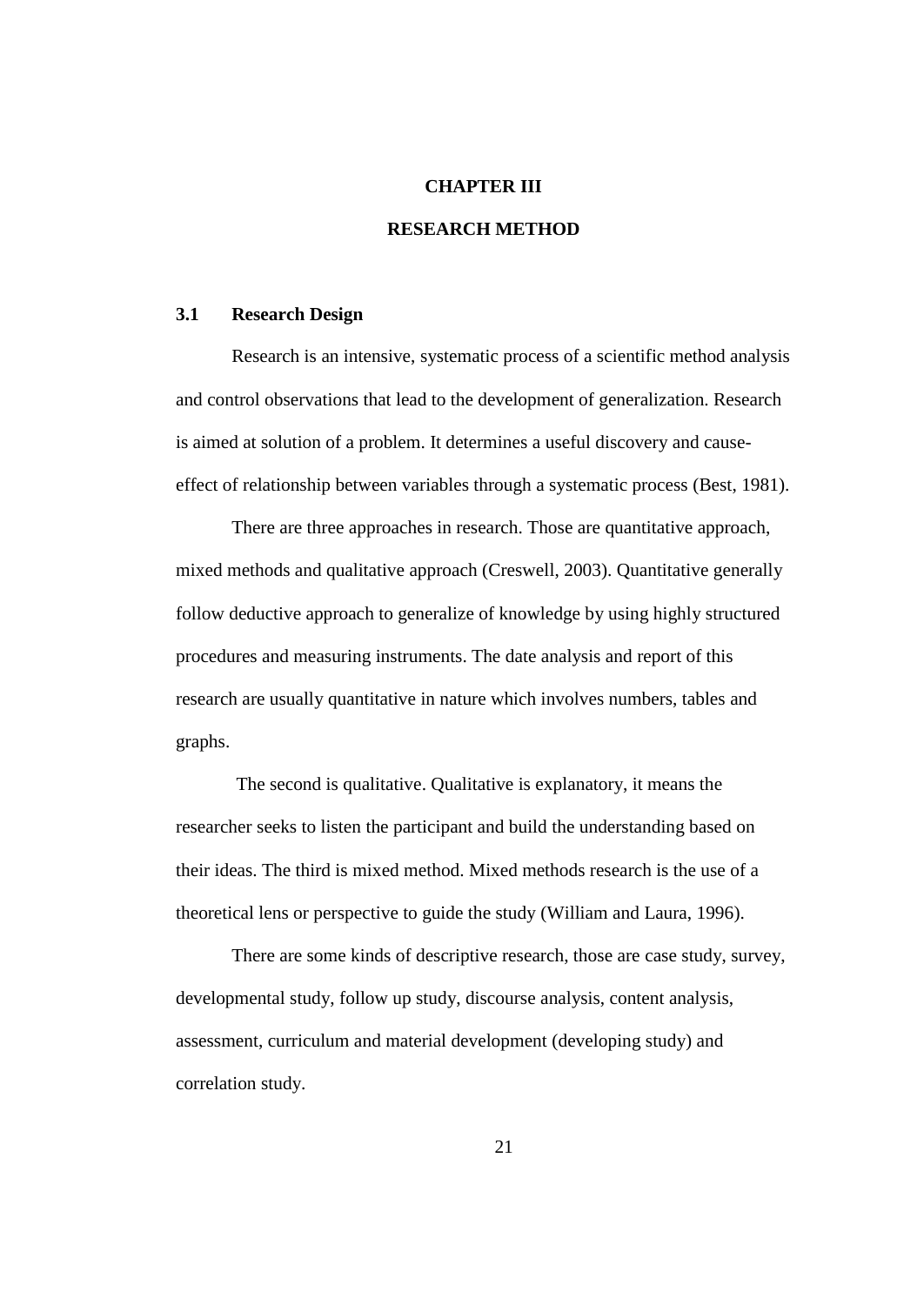The design of this study is qualitative which systematically describes the fact and characteristics of objects and subjects appropriately investigated.

RSBI has been going for 7 years since 2006. RSBI has some criteria that have been determined by the government. The criteria are about the curriculum and learning process, quality assurance learning process, graduate guarantee quality competence, quality assurance workforce, quality guarantee facilities and infrastructure, quality guarantee financing, and quality assurance evaluation. The researcher wants to generate the implementation of RSBI and the programs that support RSBI.

### **3.2 Data Source**

The data sources of this study are the schools which implement RSBI for 3 years because the result of implementing programs which support RSBI has been known for the time. The second is the headmaster of the school who leads all components in the school and has leaded the Pioneer of International School for 3 years. The next is the teachers who teach the subjects that must be delivered in English and has taught the subject for the students of Pioneer of International School for three years.

# **3.3 Data collection**

According to Kerlinger, data collection is observing all forms of data reception by way of recording events, count, measure and record (Arikunto, 2006). The collecting data is done systematically by using standard procedure.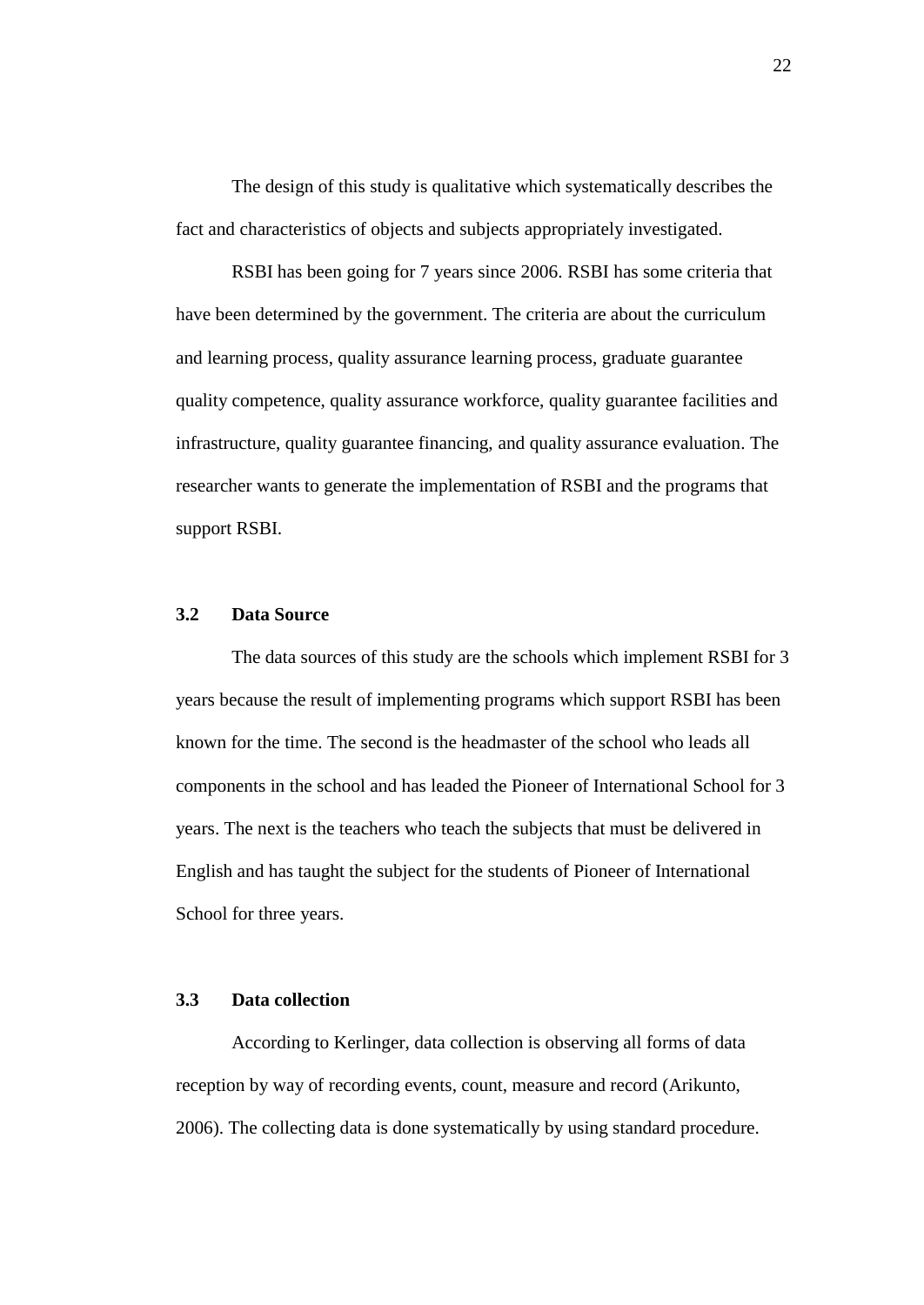Data collection means gathering information to address those critical evaluation questions that the researcher has identified earlier in the evaluation process. There are many methods available to gather information, and a wide variety of information sources.

The most important issue related to data collection is selecting the most appropriate information or evidence to answer the researcher questions.

The data collection of this study are interviewing which the researcher finds the information from the subject and observing in the school. The researcher begins interviewing, observing, analyzing, interpreting and then reporting to various audiences.

### **3.3.1 Instrument**

Kerlinger said that arranging the instrument is the important step in research (Arikunto, 2006). The instrument will influence the data obtained. Before collecting the data, the researcher defines the instrument that will be used in research. The instrument of this study is the researcher herself. The researcher collects the information to get the data and the information is taken from interviewing the subject and observing in the school.

### **3.3.2 Procedures**

Understanding theories about the international school, the curriculum and the requirements being an international school is the first step that the researcher does. The researcher proposes some theories from the expert, government and